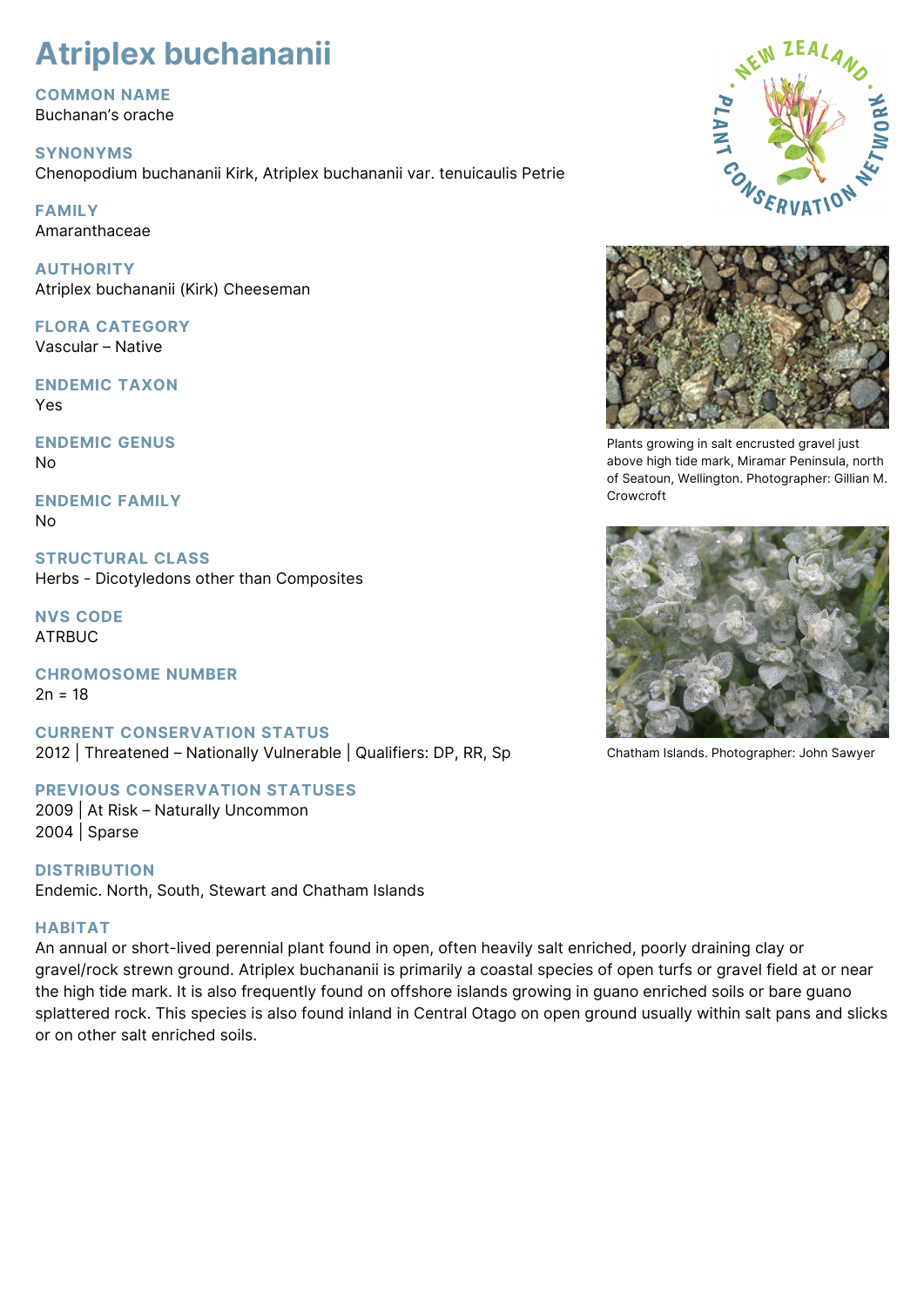## **FEATURES**

Annual or perennial, prostrate, procumbent to sub-erect creeping, mat-forming herb forming patches up 30 mm diameter. All parts initially covered in densely white to greyish farinose, mealy scales, these shedding on stems and old leaves with age. Stems much branched, fleshy at first becoming wiry and pliant with age, terete, very slender (appearing delicate), woody at base in perennial plants, with old stems covered in orange bark. Petioles 0-3 mm long, fleshy. Leaves 1-10(-20) x 0.5-6(-15) mm, white, whitish-grey, grey or white-green above, uniformly pale white-grey beneath, orbicular, broad-elliptic, broad-ovate, obovate to broadly lanceolate, margins entire; base subcordate to rounded or broad-cuneate; apices obtuse to acute. Flowers in leaf axils, solitary or in glomerules (clusters) of 2-10. Male flowers usually sub-terminal to terminal; perianth 1-1.5(-2) mm long, white, whitish-grey to grey; segments cut to ½ length of perianth tube. Stamens (3-)5, filaments and anthers sulphur-yellow. Female flowers 1 mm long, pale grey or whitish-grey, inconspicuous, style bearing 2 white, stigmas. Fruiting bracteoles rhombic-triangular, margins finely dentate. Fruit c. 1 mm diameter, circular to sub-circular; pericarp chartaceous and easily removed. Seed surface (testa) brown, red-brown to brownish-green

## **SIMILAR TAXA**

Rather distinctive but it may be confused with Einadia Raf., particularly E. allanii (Aellen) Paul G. Wilson which may grow in similar habitats. From Einadia, Atriplex buchananii can be distinguished by its usually much smaller stature, whitish-grey, mealy stems and foliage (rather than glaucous green to brown-green stems and foliage), axillary (rather than terminal) flowering habit, with flowers solitary or in glomerules (never in terminal spikes).

**FLOWERING**

December - May

**FLOWER COLOURS** Grey, White

**FRUITING**

January - August

## **LIFE CYCLE**

Spongy nutlet dispersed by water and possibly also wind and granivory (Thorsen et al., 2009).

## **PROPAGATION TECHNIQUE**

Easy from fresh seed and tip cuttings but fickle to maintain. Best grown in a pot placed in full sun. Can tolerate waterlogging but is best in free draining soil when in cultivation. Some of the larger forms found along the Otago and Southland coast come true from seed and are well worth growing as a ground cover in open clay soils.

#### **THREATS**

Generally uncommon and sporadic in its occurrences, though more common from Otago south to Stewart Island. Some populations are threatened by urban development and many by weeds

#### **ETYMOLOGY**

**atriplex**: From an ancient Latin name whose derivation is uncertain, but a possible explanation is the name comes from the Greek a- 'without' and traphein 'nourishment' because many of these species grow in arid desert soils **buchananii**: Named after John Buchanan (13 October 1819-1898) who was a New Zealand botanist and scientific artist and fellow of the Linnean Society.

## **WHERE TO BUY**

Not commercially available.

#### **NOTES**

Although there does not seem to be any sense in recognising as distinct var. tenuicaulis (which seems to represent one extreme of the species), A. buchananii is rather variable and very large-leaved forms have been found which come true from seed along parts of the Otago/Southland coast.

#### **ATTRIBUTION**

Fact sheet prepared by P.J. de Lange for NZPCN (1 June 2013)

# **REFERENCES AND FURTHER READING**

Thorsen, M. J.; Dickinson, K. J. M.; Seddon, P. J. 2009. Seed dispersal systems in the New Zealand flora. Perspectives in Plant Ecology, Evolution and Systematics 2009 Vol. 11 No. 4 pp. 285-309